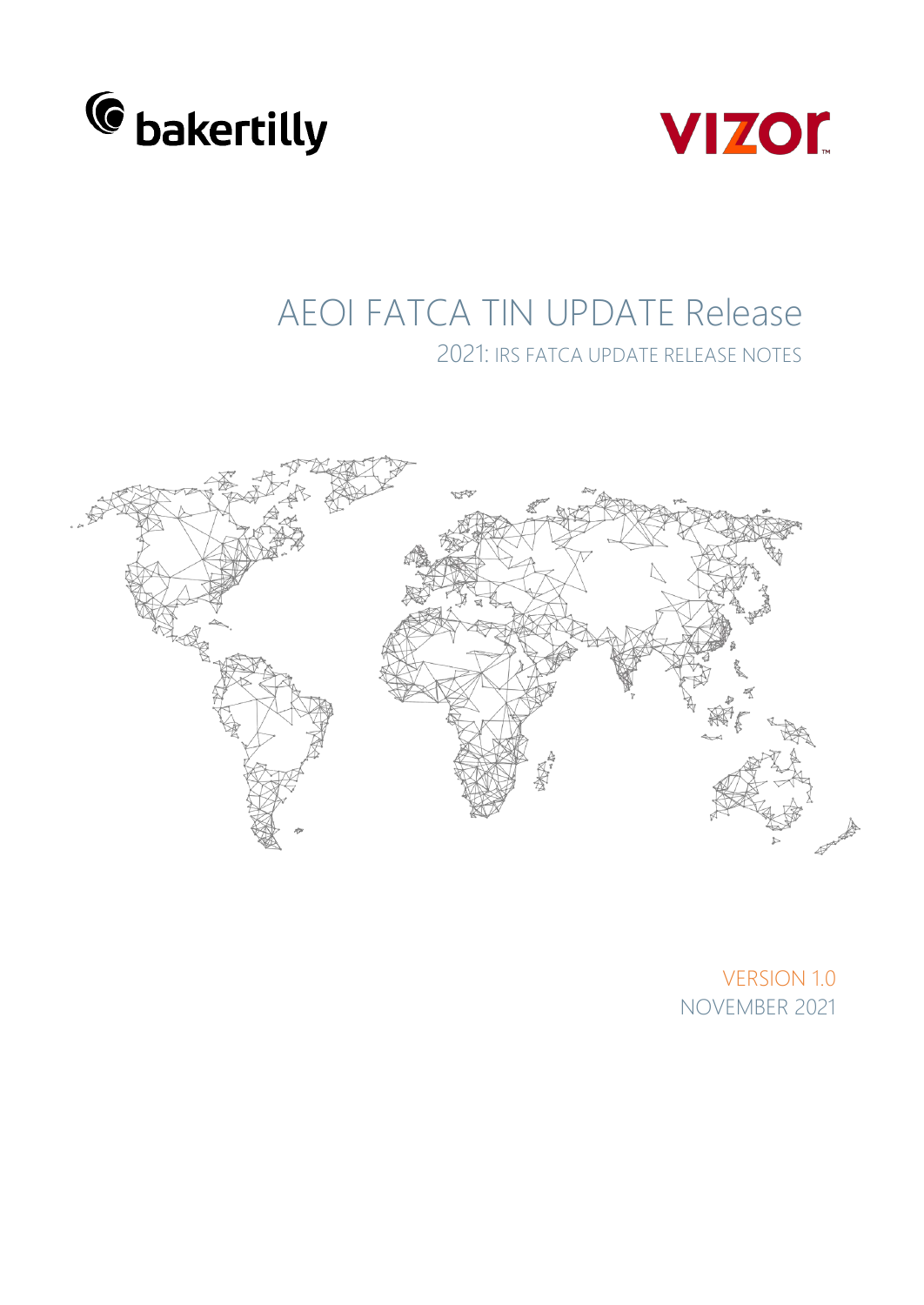



## Table of Contents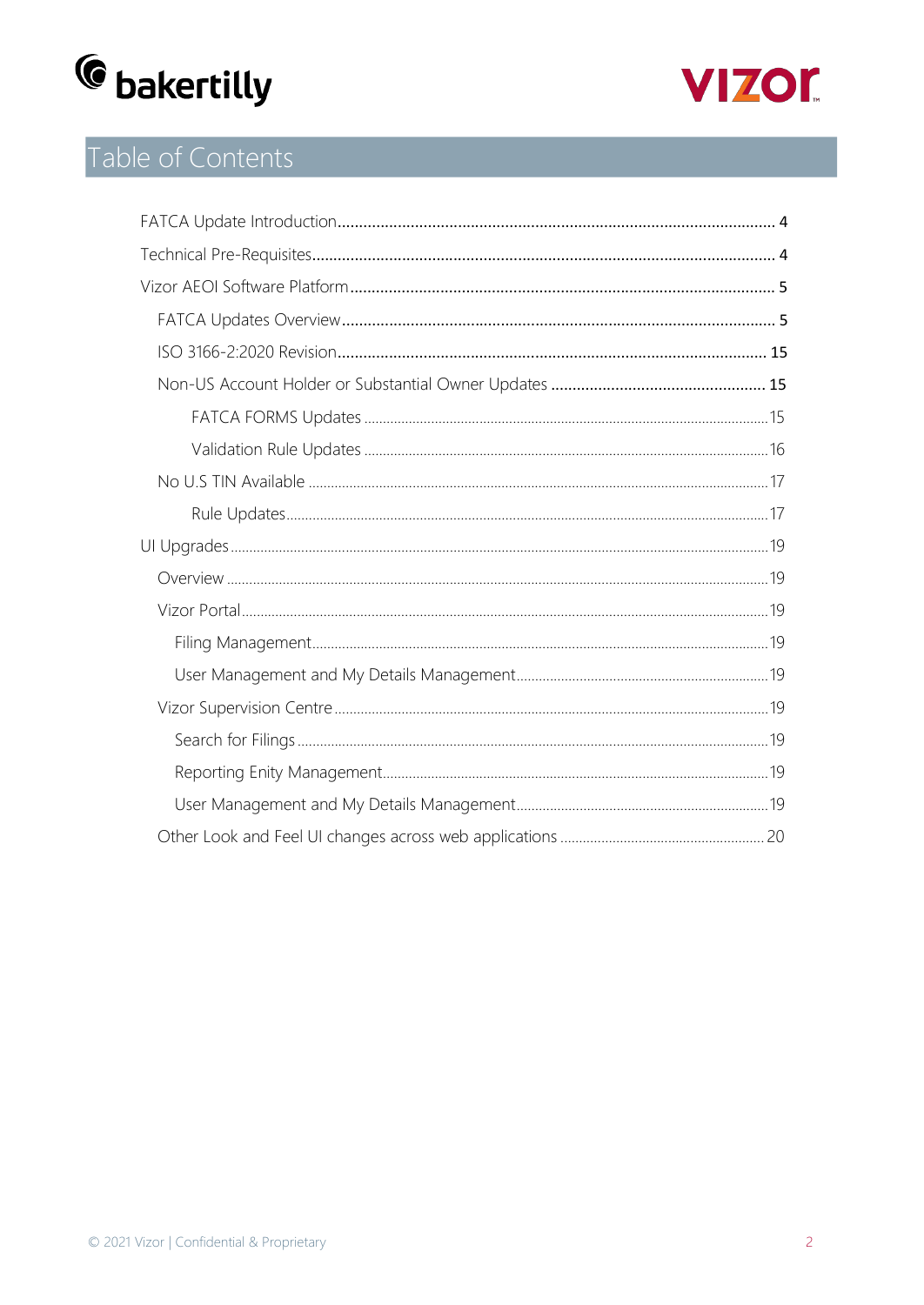



#### Revision History

| Version | Date       | Author         | Description  |
|---------|------------|----------------|--------------|
| 0.1     | 17/11/2021 | Anudeep Ramesh | First Draft  |
| 0.2     | 19/11/2021 | Tricia Lyons   | Draft review |
| 0.3     | 19/11/2021 | Sarim Bin Saif | Draft review |
| 1.0     |            |                |              |
|         |            |                |              |

#### Document Review / Approval

| Name | Role. | Date | Approval/Comment |
|------|-------|------|------------------|
|      |       |      |                  |

#### Related Documents

| Title <sup>1</sup> | Author | Description |
|--------------------|--------|-------------|
|                    |        |             |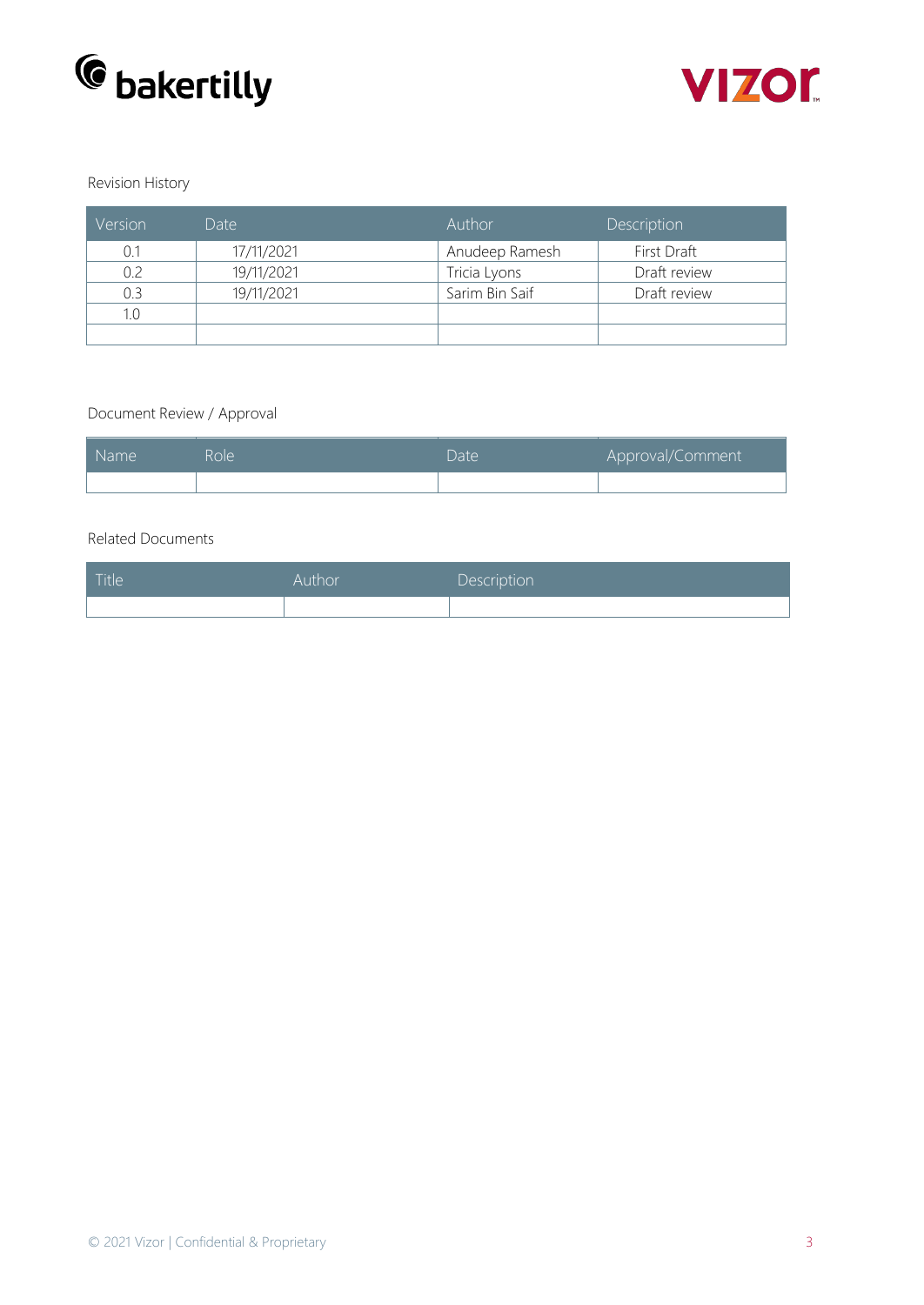



# Technical Pre-Requisites

SQL server versions:

- MS SQL Server 2019 [CU-8] Recommended
- SQL Server 2017 Standard [CU-22]
- SQL Server 2016 Service Pack 2 [CU-17]

Windows server versions:

- Windows Server 2019 Recommended
- Windows Server 2016

#### Anti-Virus:

- McAfee Endpoint Security 10.6
- Symantec Protection Engine for NAS v8.0
- AVG File Server Business Edition 21.2.3170

#### .Net:

• Net Framework 4.7.2

#### Captchas:

- reCatpcha v2
- BotDetect 4.3.0.0

#### Browser:

- Support for Internet Explorer has been discontinued
- Business as usual support continues for Chrome, MS Edge, Firefox and Safari

# FATCA Update Introduction

The Q3 FATCA Update patch has been developed and is being rolled out to address recent clarifications and guidance issued by the Internal Revenue Service to filers on how to deal with the scenario where there is no US TIN available for Account Holder or Substantial Owner (https:/[/www.irs.gov/businesses/corporations/irs-fatca-report](http://www.irs.gov/businesses/corporations/irs-fatca-report-)notifications-frequently-asked-questions#Populating%20the%20TIN%20Field).

1. Where either the Account Holder or Substantial Owner is a foreign individual/entity - the IRS has issued new guidance to say that 'AAAAAAAAA' and '000000000' will no longer be accepted. The IRS advice is that the ' issuedBy' attribute should be correctly used to indicate a foreign TIN is being provided and then to enter 'NA' if a foreign TIN is not available.

2. Where the Account Holder or Substantial Owner is a US individual/entity but has no US TIN - the IRS have issued new guidance to advise that new codes (222222222 - 777777777) may be entered which indicate why no TIN is available.

3. Country names in documentation sections for country codes CV, CZ, MK and SZ are updated to reflect the changes of the country names in country code standard.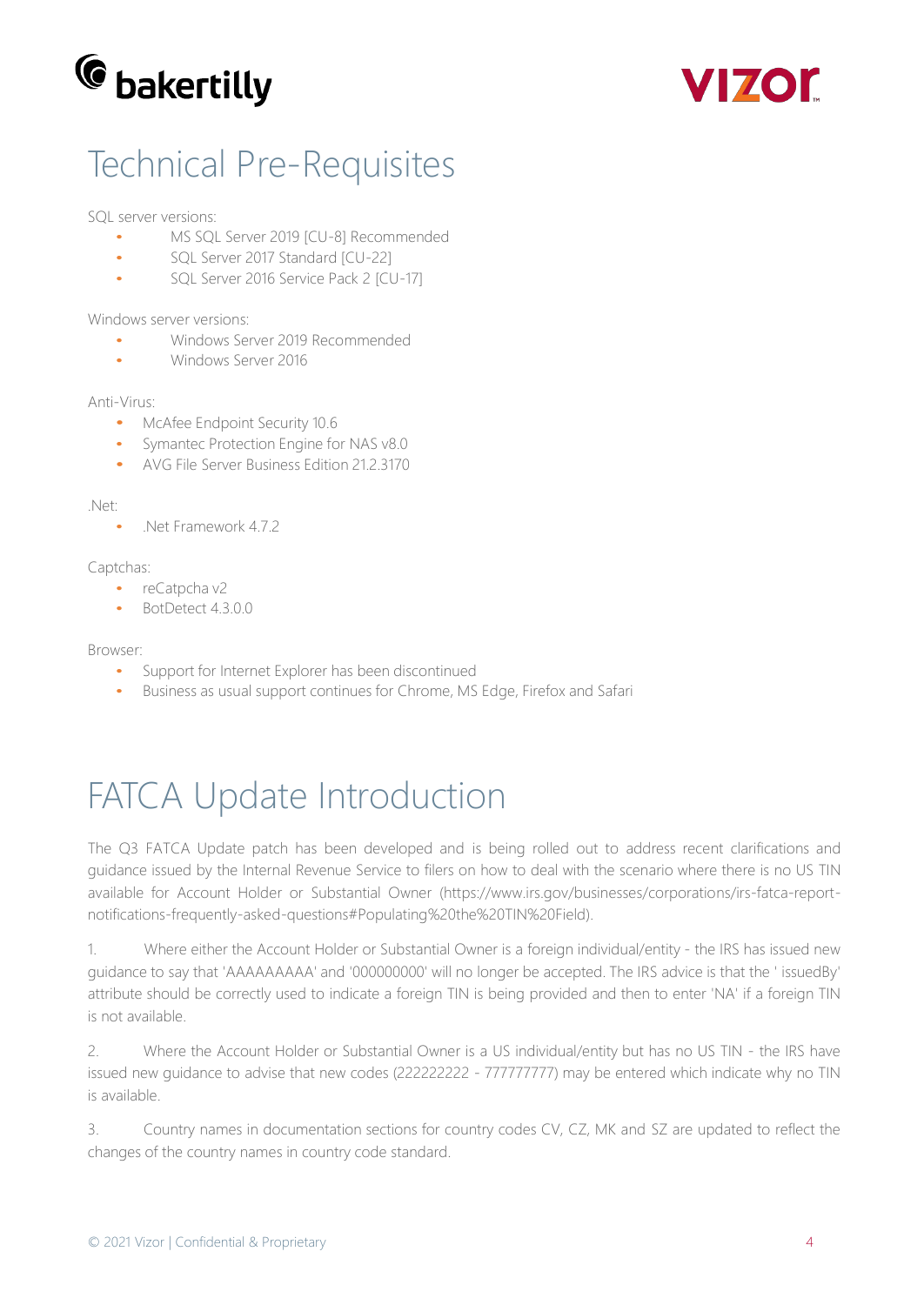# Vizor AEOI Software Platform FATCA Updates Overview

| Update                                              | Summary                  |                                                                                    |                                                                                       |              |             |                                                                                   |
|-----------------------------------------------------|--------------------------|------------------------------------------------------------------------------------|---------------------------------------------------------------------------------------|--------------|-------------|-----------------------------------------------------------------------------------|
| comply with<br>the<br>To                            | <b>Key</b>               | Old                                                                                | New (en-IE)                                                                           | New (es-ES)  | New (fr-FR) | New (pt-PT)                                                                       |
| August 2020 revision of                             | CV                       | Cape Verde                                                                         | Cabo Verde                                                                            | Cabo Verde   | Cabo Verde  | Cabo Verde                                                                        |
| <b>ISO</b><br>3166-2:2020,<br>all                   | CZ                       | Czech                                                                              | Czechia                                                                               | Chequia      | Czechia     | Czechia                                                                           |
| Enumeration data types                              |                          | Republic                                                                           |                                                                                       |              |             |                                                                                   |
| referencing<br>CV,CZ,MK                             | <b>MK</b>                | Macedonia,                                                                         | Republic<br>0f                                                                        | República de | Republic of | Republic of                                                                       |
| or SZ need to<br>be                                 |                          | the Former                                                                         | <b>North</b>                                                                          | Macedonia    | North       | North                                                                             |
| changed<br>all<br>across                            |                          | Yugoslav                                                                           | Macedonia                                                                             | del Norte    | Macedonia   | Macedonia                                                                         |
| applicable languages.                               |                          | Republic of                                                                        |                                                                                       |              |             |                                                                                   |
|                                                     | <b>SZ</b>                | Swaziland                                                                          | Eswatini                                                                              | Esuatini     | Eswatini    | Eswatini                                                                          |
| As a FATCA filer, I can                             |                          |                                                                                    |                                                                                       |              |             | I can enter/upload a non-US country code into the 'issuedBy' attribute of         |
| specify the country of                              |                          |                                                                                    | <sfa:tin> and can enter a local tax number or NA as the TIN value. Example:</sfa:tin> |              |             |                                                                                   |
| issuance of a TIN so that                           |                          | <ftc:accountholder></ftc:accountholder>                                            |                                                                                       |              |             |                                                                                   |
| I can file an account                               |                          | <ftc:individual></ftc:individual>                                                  |                                                                                       |              |             |                                                                                   |
| report with a non-US                                |                          |                                                                                    | <sfa:rescountrycode>CA</sfa:rescountrycode>                                           |              |             |                                                                                   |
| Account<br>Holder<br>or                             |                          | <sfa:tin< td=""><td></td><td></td><td></td><td>issuedBy="LI"&gt;NA</td></sfa:tin<> |                                                                                       |              |             | issuedBy="LI">NA                                                                  |
| <b>Substantial Owner</b>                            |                          | <sfa:name></sfa:name>                                                              |                                                                                       |              |             |                                                                                   |
|                                                     |                          |                                                                                    | The TIN entered for non-US countries does not need to match US TIN format             |              |             |                                                                                   |
|                                                     | $\qquad \qquad -$        |                                                                                    | From 2020, every account must have a US TIN (for either account holder or             |              |             |                                                                                   |
|                                                     |                          |                                                                                    | substantial owner) so I cannot provide an account with only non-US details.           |              |             |                                                                                   |
|                                                     |                          |                                                                                    |                                                                                       |              |             |                                                                                   |
|                                                     | $\qquad \qquad -$        |                                                                                    | From 2020, a US TIN is mandatory for all accounts. Where a valid TIN cannot be        |              |             |                                                                                   |
| As a FATCA filer, I must                            |                          |                                                                                    | obtained at the time of filing, a FI may enter AAAAAAAAA or specific codes            |              |             |                                                                                   |
| provide a US TIN for all                            |                          |                                                                                    |                                                                                       |              |             | 222222222-777777777 to indicate the reason why a valid TIN is not available.      |
| account reports and if I<br>cannot obtain a TIN for |                          |                                                                                    |                                                                                       |              |             | Note however that entering these codes will now cause you to receive an error     |
| a US Account Holder or                              |                          |                                                                                    |                                                                                       |              |             | message back from IDES. The record level error, when it relates to this           |
| Substantial<br>Owner                                |                          |                                                                                    |                                                                                       |              |             | circumstance only, does not mean your file has been rejected. The file will still |
| may enter new codes to                              |                          | to correct the issue.                                                              |                                                                                       |              |             | be exchanged with the US authorities, and the error notice will provide 120 days  |
| indicate the reason why                             | $\overline{\phantom{a}}$ |                                                                                    | Vizor validation rules Account Holder TIN Check, Substantial Owner Individual         |              |             |                                                                                   |
| a proper TIN is not yet                             |                          |                                                                                    |                                                                                       |              |             | TIN Check and Substantial Owner Organisation TIN Check should only run where      |
| available.                                          |                          |                                                                                    |                                                                                       |              |             | the "issuedBy" element is null or =US. In that case, the rule should check that a |
|                                                     |                          |                                                                                    | TIN in a valid format has been entered. 000000000 or blank is no longer allowed.      |              |             |                                                                                   |
|                                                     |                          |                                                                                    |                                                                                       |              |             |                                                                                   |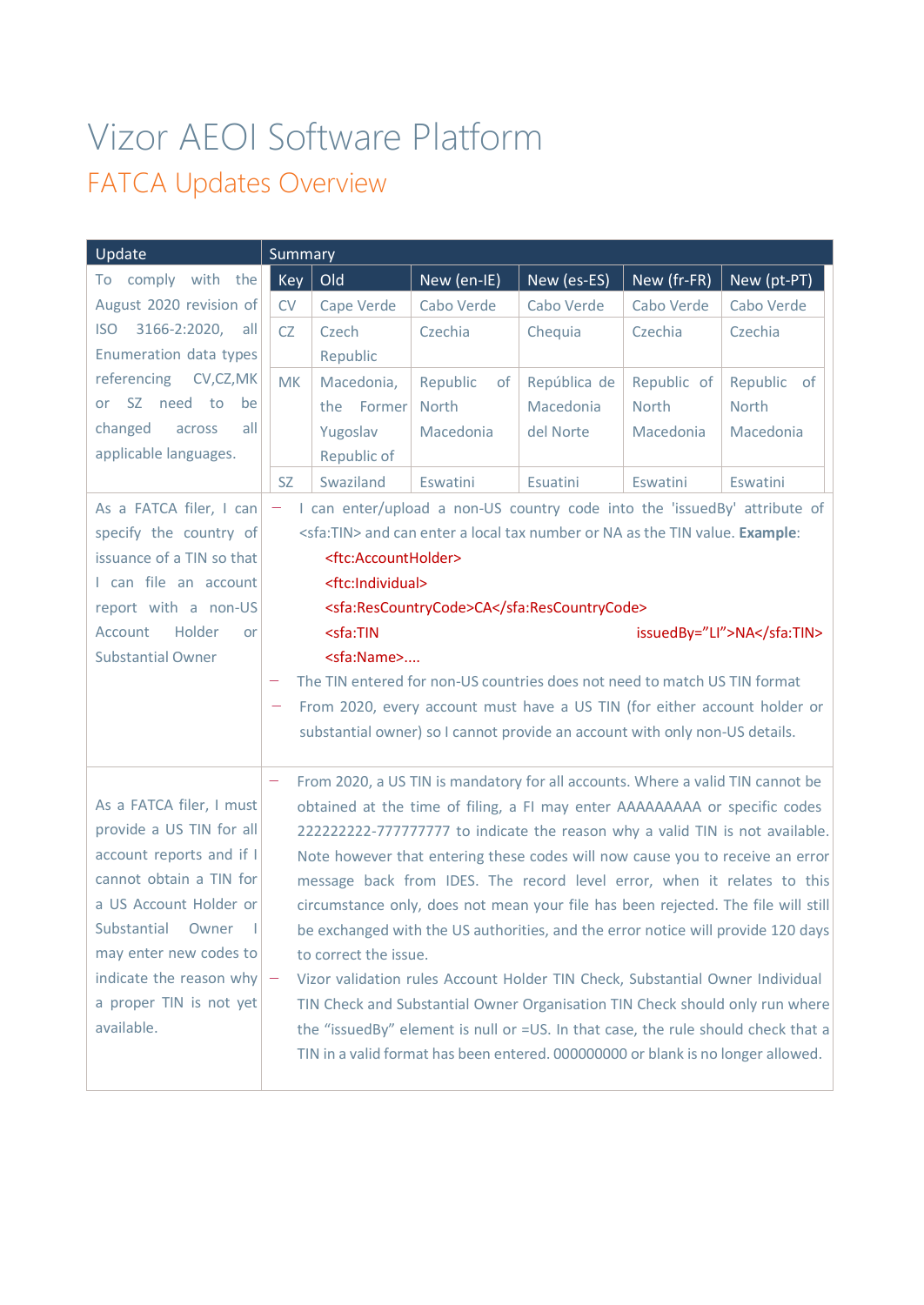### ISO 3166-2:2020 Revision

All Enumeration data types referencing CV, CZ, MK or SZ need to be changed across all applicable languages.

| <b>Key</b> | Old                   | New (en-IE)    | New (es-ES)      | New (fr-FR)    | New (pt-PT)    |
|------------|-----------------------|----------------|------------------|----------------|----------------|
| <b>CV</b>  | Cape Verde            | Cabo Verde     | Cabo Verde       | Cabo Verde     | Cabo Verde     |
| <b>CZ</b>  | <b>Czech Republic</b> | Czechia        | Chequia          | Czechia        | Czechia        |
| <b>MK</b>  | Macedonia,<br>the     | Republic<br>of | República<br>de  | Republic<br>of | of<br>Republic |
|            | Yugoslav<br>Former    | <b>North</b>   | Macedonia<br>del | <b>North</b>   | <b>North</b>   |
|            | Republic of           | Macedonia      | <b>Norte</b>     | Macedonia      | Macedonia      |
| <b>SZ</b>  | Swaziland             | Eswatini       | Esuatini         | Eswatini       | Eswatini       |

The relevant Country code datatype labels will be updated and visable on both Portal & VSC where applicaple.

### Non-US Account Holder or Substantial Owner Updates

#### FATCA FORMS Updates

A new Label, Help Blurb and dropdown will be added to the FATCA FormSets for:

#### *Account Holder Individual*

| <b>US FATCA Filing</b>                                          |                                                                                                                                                                                                     |
|-----------------------------------------------------------------|-----------------------------------------------------------------------------------------------------------------------------------------------------------------------------------------------------|
| <b>Reporting Entity:</b>                                        |                                                                                                                                                                                                     |
| Period end date:                                                |                                                                                                                                                                                                     |
| Part II: Account Holder or Payee Information                    |                                                                                                                                                                                                     |
| $ v ^*$<br>New Data<br>Document Type:<br>Document Reference ID: | If this data represents a change to previously submitted<br>data, please enter the corresponding Document Reference<br>ID here:                                                                     |
| Taxpayer Identification Number (TIN)                            | Help - Interne<br>X<br>п<br>$\equiv$                                                                                                                                                                |
| <b>TIN Issued By</b>                                            | Specify the country of issuance of a TIN to file an<br>$\boldsymbol{Q}$<br>$\checkmark$<br>account report with a non-US Account Holder or<br>Substantial Owner (e.g. enter a local tax number or NA |
| For individuals, please provide the following:                  | as the TIN value).                                                                                                                                                                                  |
| Title<br>$\checkmark$<br>First Name<br>曽                        | Middle Name<br>Last Name                                                                                                                                                                            |
| Date of Birth                                                   |                                                                                                                                                                                                     |

#### New Row added with "TIN Issued by Label, Country drop down & Help Blurb

#### *Substantial Owner: Organisation*

| Part III: Identifying Information of U.S. Owners that are specified U.S. Persons |              |                                                                                                                                                                                                                                     |
|----------------------------------------------------------------------------------|--------------|-------------------------------------------------------------------------------------------------------------------------------------------------------------------------------------------------------------------------------------|
| Substantial owner type<br>Organisation name<br>Organisation TIN                  | $\checkmark$ | Help - Internet Explorer<br>$\qquad \qquad -$<br>Specify the country of issuance of a TIN to file an account report<br>with a non-US Account Holder or Substantial Owner (e.g. enter a<br>local tax number or NA as the TIN value). |
| <b>TIN Issued By</b>                                                             | $\checkmark$ |                                                                                                                                                                                                                                     |

New Row added with "TIN Issued by Label, Country drop down & Help Blurb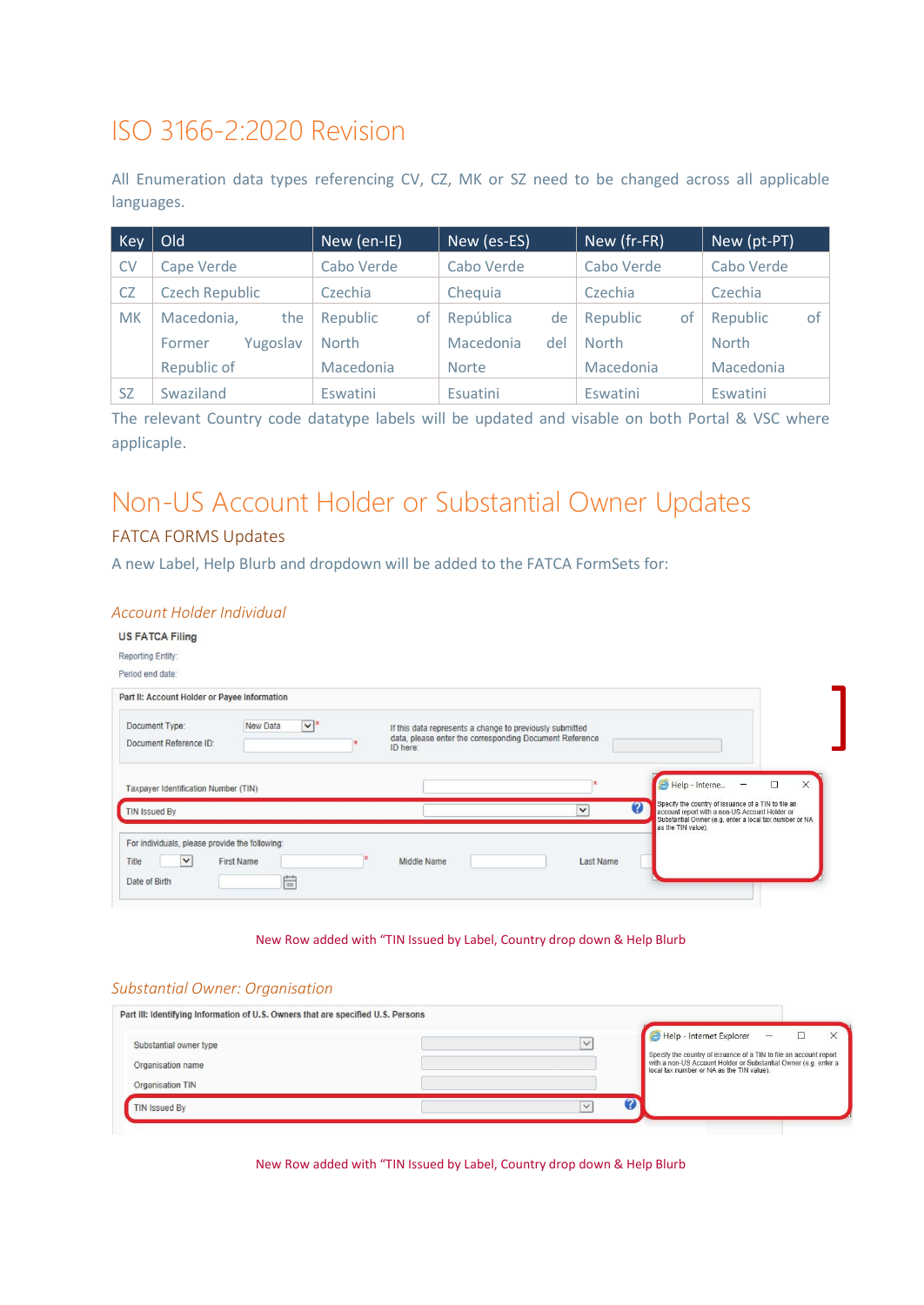



#### *Substantial Owner: Individual*



New Row added with "TIN Issued by Label, Country drop down & Help Blurb

#### Issued by – Help Blurb

Specify the country of issuance of a TIN to file an account report with a non-US Account Holder or Substantial Owner (e.g. enter a local tax number or NA as the TIN value , if it's non-US).

#### Validation Rule Updates

The following FATCA Schema Rules will be updated to account for the new Tin Scenarios:

| <b>Rule Name</b>                 | <b>Error Problem</b>                                                        | <b>Additional Information</b>       |
|----------------------------------|-----------------------------------------------------------------------------|-------------------------------------|
| Account Holder US TIN            | The given Account Holder TIN (AcctHolderTIN) does   Please enter correct US |                                     |
| Check                            | not meet the requirements of a US TIN. The affected                         | <b>TIN</b><br>for<br>the<br>Account |
|                                  | Holder Document Reference ID is<br>Account                                  | Holder.                             |
|                                  | (DocRefID). If Account Holder does not have a US TIN                        |                                     |
|                                  | yet, please enter codes 222222222 - 777777777 to                            |                                     |
|                                  | indicate why the TIN is not available.                                      |                                     |
| Substantial<br>Owner             | The given Substantial Owner Individual TIN (TIN)                            | Please enter correct US             |
| <b>Individual US TIN Check</b>   | does not meet the requirements of a US TIN. The                             | TIN for the Substantial             |
|                                  | affected Account Holder Document Reference ID is                            | Owner Individual.                   |
|                                  | (DocRefID). If Substantial Owner Individual does not                        |                                     |
|                                  | have a US TIN yet, please enter codes 222222222 -                           |                                     |
|                                  | 777777777 to indicate why the TIN is not available.                         |                                     |
| Substantial<br>Owner             | The given Substantial Owner Organization TIN (TIN)                          | Please enter correct US             |
| <b>Organization US TIN Check</b> | does not meet the requirements of a US TIN. The                             | TIN for the Substantial             |
|                                  | affected Account Holder Document Reference ID is                            | Owner Organization.                 |
|                                  | (DocRefID). If Substantial Owner Organization does                          |                                     |
|                                  | not have a US TIN yet, please enter codes 2222222222                        |                                     |
|                                  | - 777777777 to indicate why the TIN is not available.                       |                                     |
| <b>Account Holder Non US TIN</b> | The given Account Holder TIN (AcctHolderTIN) has a                          | Please enter a local tax            |
| Check                            | single repeated character or blank spaces. The                              | number or NA if no TIN is           |
|                                  | affected Account Holder DocRefID is (DocRefId). A                           | available<br>for<br>Account         |
|                                  | single repeated character or blank is no longer                             | Holder.                             |
|                                  | <b>TIN</b><br>value<br>for<br>accepted<br>foreign<br>as<br>a<br>a           |                                     |
|                                  | individual/entity.                                                          |                                     |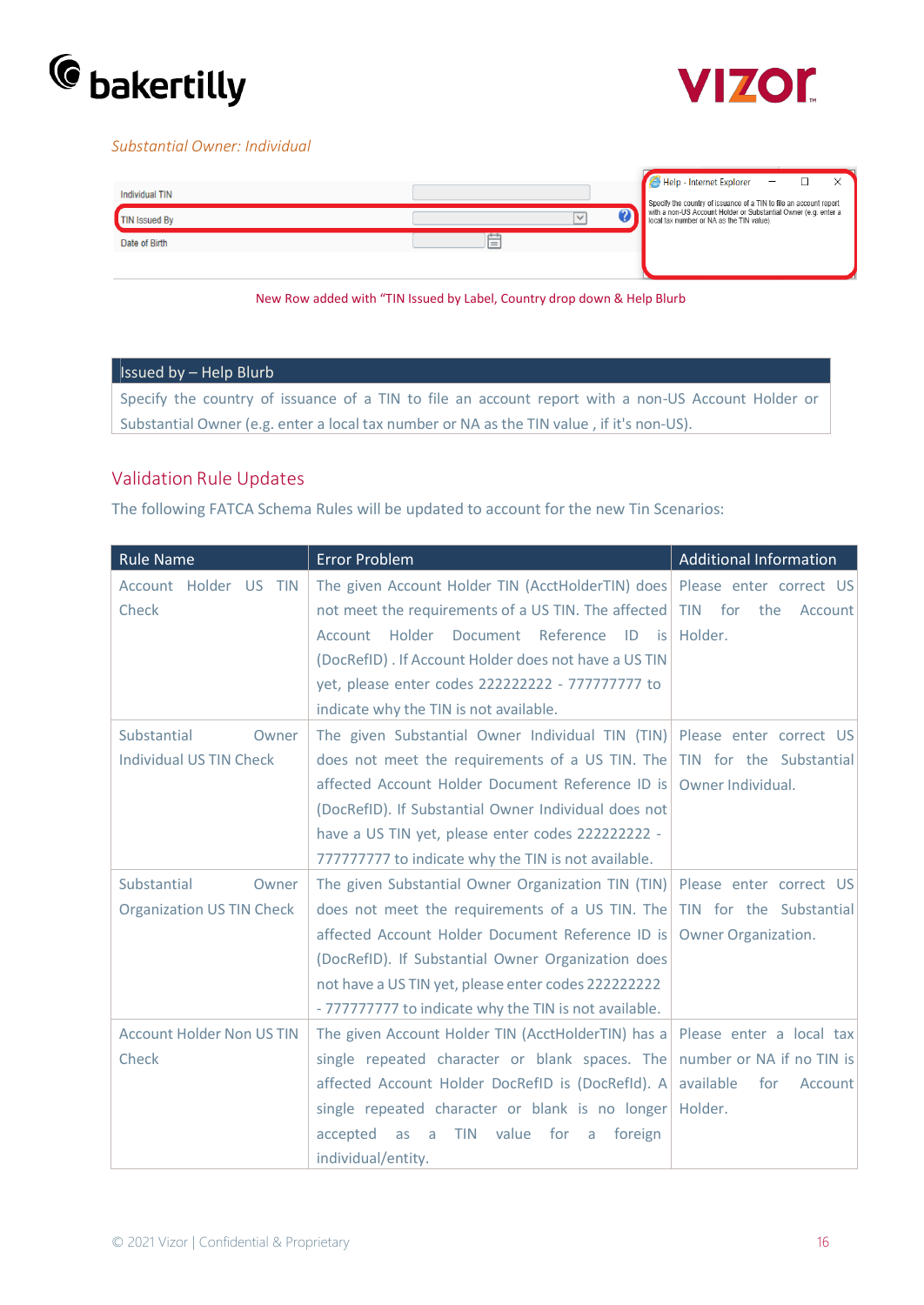



| Substantial<br>Owner                    | The given Substantial Owner Individual TIN (TIN) has Please enter a local tax      |              |
|-----------------------------------------|------------------------------------------------------------------------------------|--------------|
| Individual<br><b>TIN</b><br>Non<br>US - | a single repeated character or blank spaces. The number or NA if no TIN is         |              |
| Check                                   | affected Substantial Owner Individual DocRefID is available for Substantial        |              |
|                                         | (DocRefID). A single repeated character or blank is no Owner Individual.           |              |
|                                         | longer accepted as a TIN value for a foreign                                       |              |
|                                         | individual/entity.                                                                 |              |
| Substantial<br>Owner                    | The given Substantial Owner Organisation TIN (TIN) Please enter a local tax        |              |
| Organisation Non US TIN                 | has a single repeated character or blank spaces. The   number or NA if no TIN is   |              |
| Check                                   | affected Substantial Owner Organisation DocRefID is   available for Substantial    |              |
|                                         | (DocRefID). A single repeated character or blank is no $\vert$ Owner Organisation. |              |
|                                         | longer accepted as a TIN value for a foreign                                       |              |
|                                         | individual/entity.                                                                 |              |
| Holder<br>Account<br><b>or</b>          | The IssuedBy is set to foreign for both for Account Please provide a valid US      |              |
| Substantial<br>Owner<br><b>TIN</b>      | Holder and Substantial Owner in the Filing. All TIN for at least one               |              |
|                                         | Issued By set to Non US in Accounts cannot be reported with only Non US Account    | Holder<br>or |
| all Records                             | details. The affected Account Holder DocRefID is Substantial Owner.                |              |
|                                         | (DocRefId).                                                                        |              |

However, If the "issuedBy" is set to foreign for both for account holder orsubstantial owner in the FATCA Filing, there should be an error message displayed as the following:

#### Error message

You cannot report accounts with only non-US details. Please provide a valid US TIN for at least one account holder or substantial owner.

### No U.S TIN Available

From 2020, a US TIN is mandatory for all accounts. Where a valid TIN cannot be obtained at the time of filing, a FI may enter AAAAAAAAA (it's only allowed for U.S TIN) or specific codes 222222222-7777777777 (for foreign tin) to indicate the reason why a valid TIN is not available.

Note however that entering these codes will now cause you to receive an error message back from IDES. The record level error, when it relates to this circumstance only, does not mean your file has been rejected. The file will still be exchanged with the US authorities, and the error notice will provide 120 days to correct the issue.

#### Rule Updates

As a result, the following Rules have been updated to allow the following Error codes to be entered and successfully submitted by filers for both Manual & FATCA XML's.

| New Code    | Explanation                                                                         |
|-------------|-------------------------------------------------------------------------------------|
| ,,,,,,,,,,, | Pre-existing individual account with only U.S. indicia being a U.S. place of birth. |
| 333333333   | New individual account that                                                         |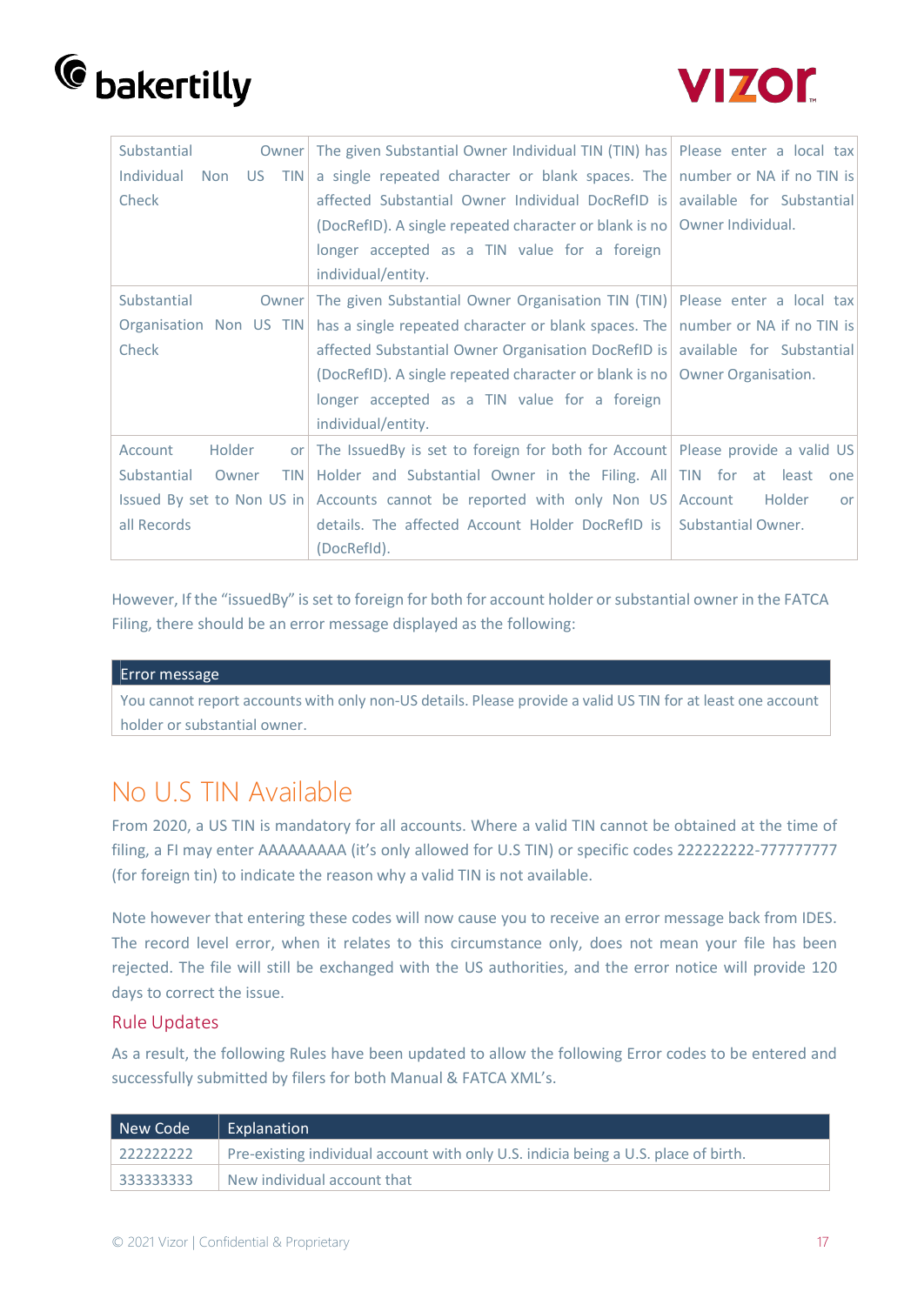



|           | has indicia of a U.S. place of birth<br>1.                                                |
|-----------|-------------------------------------------------------------------------------------------|
|           | 2.<br>either:                                                                             |
|           | (a) has a change in circumstances causing the self-certification originally obtained      |
|           | at account opening to be incorrect or unreliable, and a new self-certification            |
|           | has not been obtained, or                                                                 |
|           | (b) was below the threshold for documenting and reporting the account at the              |
|           | time of account opening and subsequently exceeded the threshold, and a self-              |
|           | certification has not been obtained.                                                      |
| 444444444 | Pre-existing individual and entity account that                                           |
|           | 1. has U.S, indicia other than a U.S. place of birth                                      |
|           | either:<br>2.                                                                             |
|           | (a) has a change in circumstances, causing the self-certification or other                |
|           | documentation originally obtained to be incorrect or unreliable, and a new                |
|           | self-certification or other documentation has not been obtained, or                       |
|           | (b) was below the threshold for documenting and reporting the account at the              |
|           | time of account opening and subsequently exceeded the threshold, and a self-              |
|           | certification or other documentation has not been obtained.                               |
| 555555555 | New individual and entity account that                                                    |
|           | 1. has a U.S, indicia other than a U.S. place of birth                                    |
|           | either:<br>2.                                                                             |
|           | (a) has a change in circumstances causing the self-certification or other                 |
|           | documentation originally obtained to be incorrect or unreliable, and a new                |
|           | self-certification or other documentation has not been obtained, or                       |
|           | (b) was below the threshold for documenting and reporting the account at the              |
|           | time of account opening and subsequently exceeded the threshold, and a self-              |
|           | certification or other documentation has not been obtained.                               |
| 66666666  | Pre-existing entity account with account balance exceeding \$1,000,000 held by a passive  |
|           | NFFE with respect to which no self-certifications have been obtained, and no U.S. indicia |
|           | has been identified in relation to its controlling persons.                               |
| 777777777 | For pre-existing accounts where there is no TIN available and the account has been        |
|           | dormant or inactive, but remains above the reporting threshold, also known as a "dormant  |
|           | account". For reference, the U.S. defines "dormant account" in U.S. Treasury Regulations  |
|           | $$1.1471-4(d)(6)(ii)$                                                                     |

**N.B**: It is assumed, that a filer may have one U.S account with no TIN and another account with a Foreign TIN. The system should allow this combination to be successfully submitted. (i.e. multiple accounts in one filing.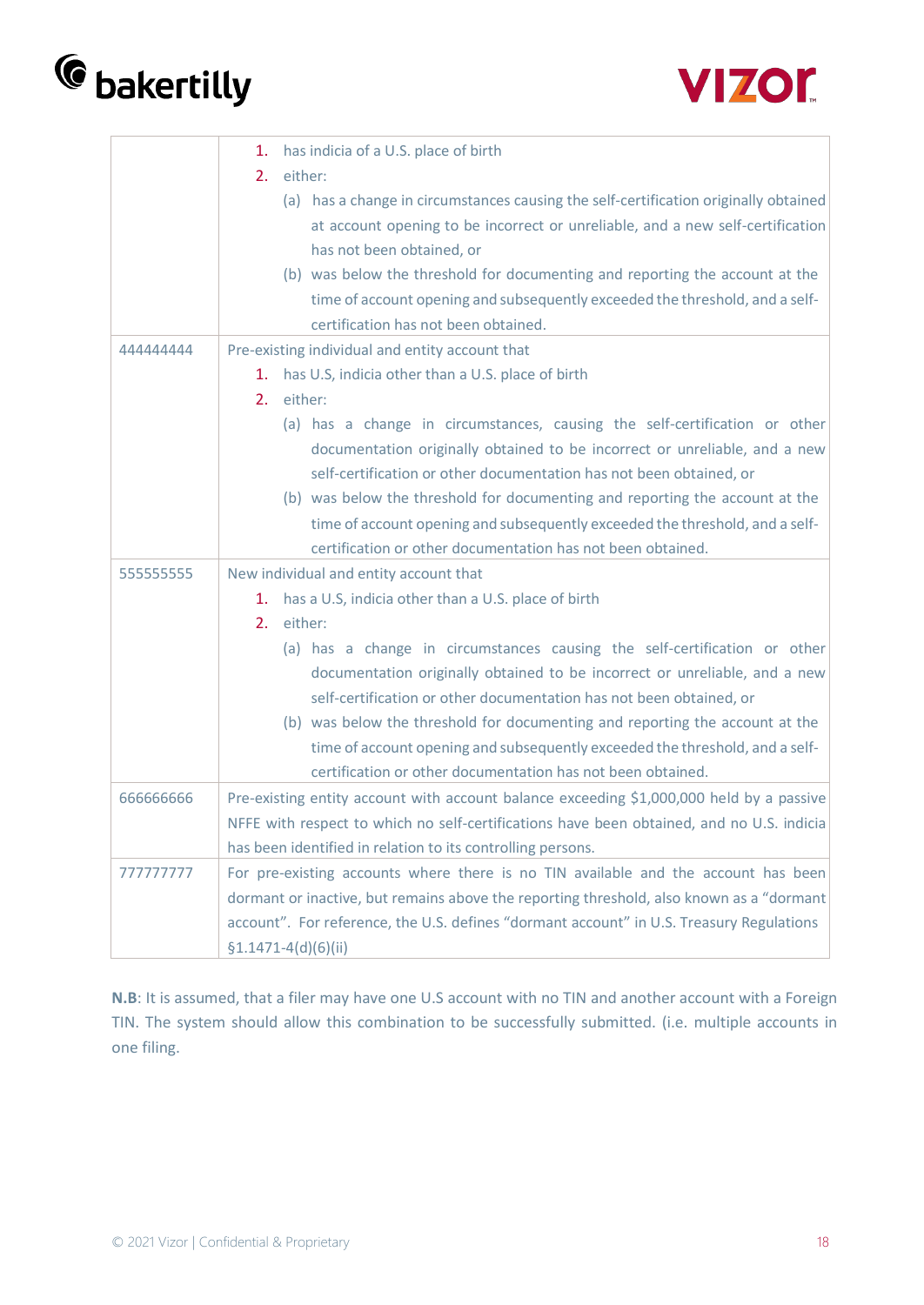



## UI Upgrades

### Overview

A number of User Interface (UI) changes have been made to both Vizor Portal and Vizor Supervision Centre. UI changes have been made e.g. buttons, search fields, icons, dialog etc. to bring consistency across the applications. This will allow users to know what to expect, reducing confusion by using coherent UI elements across the products. Note: there are no changes to overall functionality.

### Vizor Portal

#### Filing Management

- Filing management has been consolidated for more intuitive navigation 'Submission History' and 'Create Filings' can be accessed from this single page
- Name, Reference, Status, End Date and Due Date columns can now be filtered in 'Manage Filings'
- When 'Create Filings' is actioned, there is now a link to the newly created filings
- In 'View Filings', there is now a more prominent icon displaying of validation failures, with colour indication of errors or warnings and a counter of number of errors/warnings
- The 'Key' area has been removed and replaced with tool tips on the form/folder icons

#### User Management and My Details Management

- 'Users' page has now been consolidated, so that creation and ongoing management is controlled from a single page
- Access to your own details as a user is now only accessible from the top right of the screen, and the page has been consolidated

### Vizor Supervision Centre

#### Search for Filings

- Filing Due Date is now displayed in the search results grid
- Bulk management buttons such as 'Delete All' have been moved to the top of the search results grid

#### Reporting Entity Management

• Ability to create, view and maintain entities is now found in a single page

#### User Management and My Details Management

- Ability to create, view and maintain Internal Users is now found in a single page
- Ability to create, view and maintain Portal Users is now found in a single page